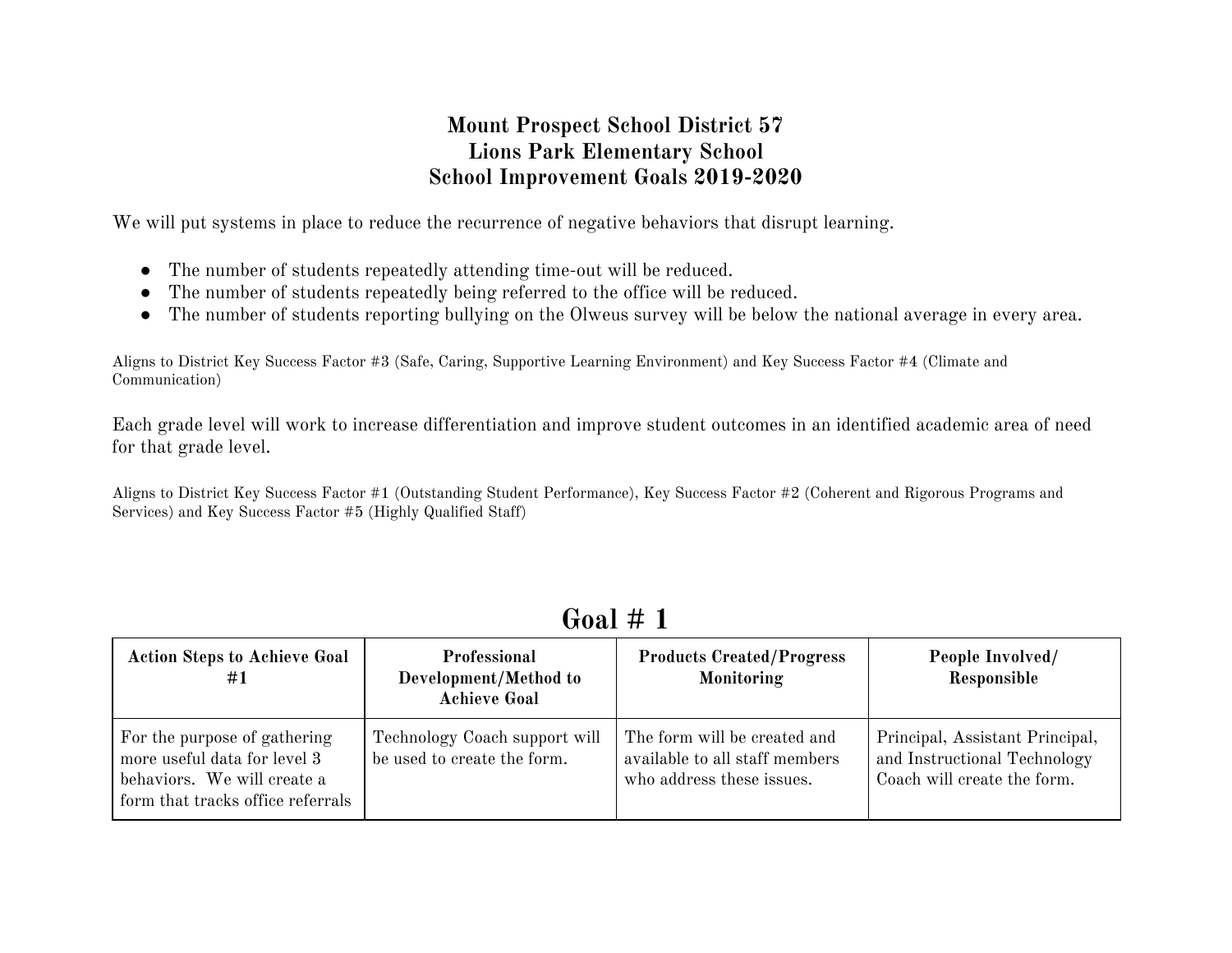| and episodes of emotional<br>dysregulation.                                                                                                                                                                                                     |                                                                                                                                                                            |                                                                                                                                                                          |                                                                                                                               |
|-------------------------------------------------------------------------------------------------------------------------------------------------------------------------------------------------------------------------------------------------|----------------------------------------------------------------------------------------------------------------------------------------------------------------------------|--------------------------------------------------------------------------------------------------------------------------------------------------------------------------|-------------------------------------------------------------------------------------------------------------------------------|
| For the purpose of gathering<br>more useful data, we will create<br>staff Google Forms for Level 2<br>(Time Out, Study Hall and<br>other Level 2 behaviors<br>handled in the classroom) and<br>share with all staff for their<br>bookmarks bar. | The form will be created over<br>the summer. It will be<br>introduced at the opening day<br>staff meeting.<br>Technology Coach support will<br>be used to create the form. | The form will be created and<br>available to all staff.                                                                                                                  | Principal, Assistant Principal,<br>and Technology coach will<br>create the form.<br>All staff will use the form.              |
| For the purpose of parent<br>communication and student<br>reflection, an electronic version<br>of our I-Paws reflection will be<br>available in Google Forms.                                                                                   | The form will be created over<br>the summer. It will be<br>introduced at the opening day<br>staff meeting.                                                                 | The form will be created and<br>available to all staff.                                                                                                                  | Principal and Assistant<br>Principal will create the form.<br>All staff will have the form<br>available to use with students. |
| To increase student ownership,<br>we will create a mechanism for<br>sharing behavior data with<br>students.                                                                                                                                     | Provide time for teams to talk<br>about how to handle this in an<br>age-appropriate manner and<br>create a plan to do this with<br>their students.                         | We will be able to share how<br>students track their own<br>behavior data at each grade<br>level.                                                                        | Principal<br>Assistant Principal<br>Grade-level teams                                                                         |
| In order to be more consistent<br>in sharing behavior<br>expectations and helping<br>students to follow those<br>expectations, professional<br>development will be available<br>on setting classroom routines<br>related to behavior.           | CHAMPS training available for<br>all staff. (Summer 2019 and<br>two staff meetings)                                                                                        | The training will be held. The<br>dates will be documented in the<br>District 57 summer course<br>handbook and the topic will<br>appear on two staff meeting<br>agendas. | Volunteers will be trained in<br>the summer.<br>All staff will be trained at two<br>staff meetings.                           |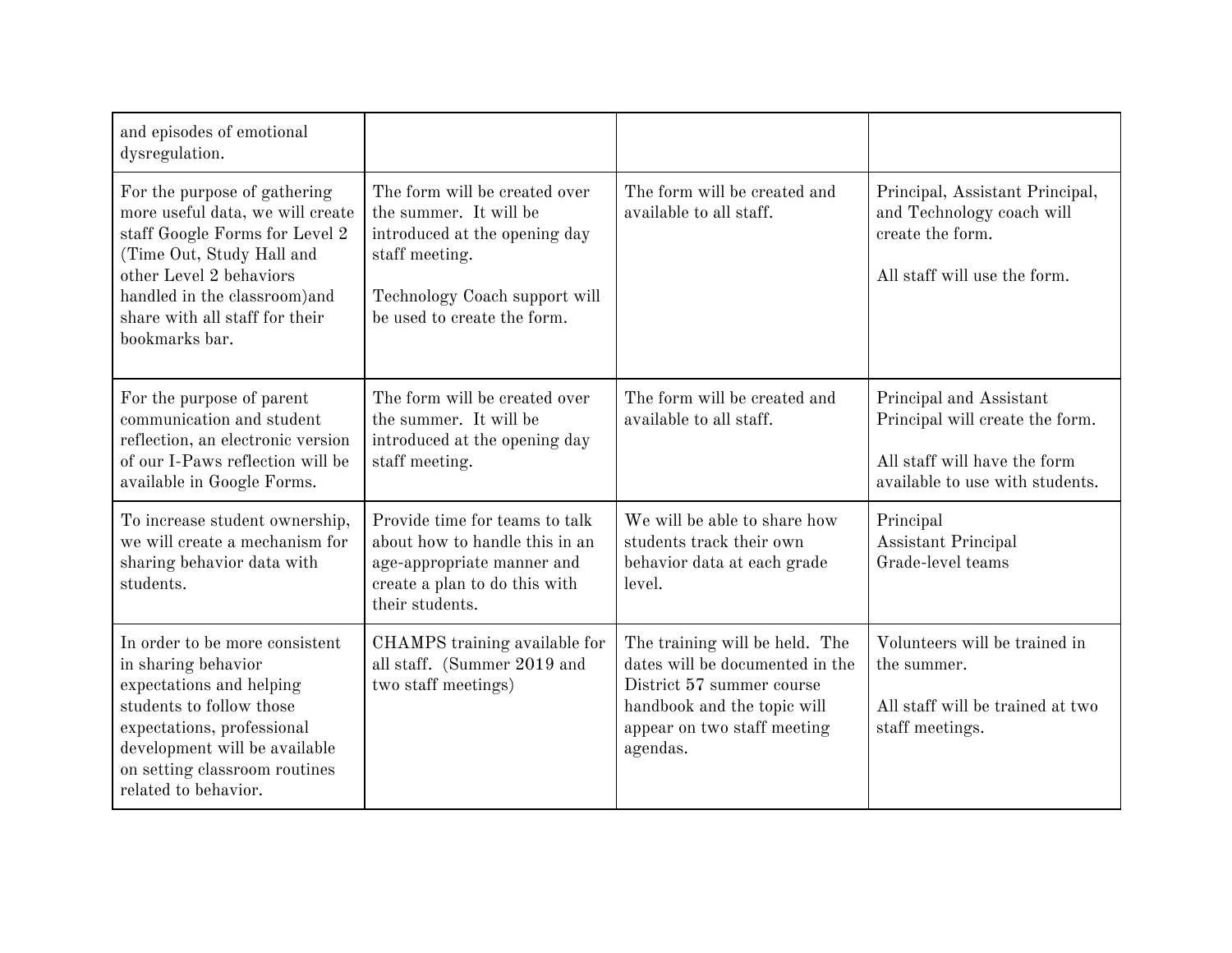| We will create reteaching<br>opportunities during lunch and<br>recess for students who require<br>additional behavior support. | We will create mini-lessons and<br>compile resources to be used<br>during what is currently a time<br>out.           | Our current time-out will<br>transition to more explicit.<br>instruction to reteach<br>demonstrated needs in<br>behavior. | SEL committee<br>Principal and Assistant<br>Principal |
|--------------------------------------------------------------------------------------------------------------------------------|----------------------------------------------------------------------------------------------------------------------|---------------------------------------------------------------------------------------------------------------------------|-------------------------------------------------------|
| We will pilot the Tier 2 Check<br>in, check out intervention.                                                                  | Professional development will<br>be provided to all staff and to<br>those involved in conducting<br>the conferences. | Videos and presentations will<br>be created.<br>A schedule and list of students<br>will be created.                       | All Staff                                             |
| We will provide strategies to<br>all students in coping.                                                                       | Four lessons will be created by<br>the social-emotional learning<br>team and taught by all<br>homeroom teachers.     | Lessons and materials will be<br>created.                                                                                 | Social Emotional Learning<br>Team<br>All Staff        |

## **Goal #2**

| <b>Action Steps to Achieve Goal</b><br>#1                                                                                                                                    | Professional<br>Development/Method to<br><b>Achieve Goal</b>                         | <b>Products Created/Progress</b><br>Monitoring                                           | People Involved/<br>Responsible                         |
|------------------------------------------------------------------------------------------------------------------------------------------------------------------------------|--------------------------------------------------------------------------------------|------------------------------------------------------------------------------------------|---------------------------------------------------------|
| Each team will meet during fall<br>data days to set goals. We will<br>then allow time at each Grade<br>Level Problem Solving/Data<br>Days for check-ins related to<br>goals. | These will be created during<br>team collaboration times.                            | Goals will be created and<br>progress will be tracked.                                   | Principal<br>Assistant Principal<br>Grade-Level Teams   |
| 2nd-Grade Goal: Increase the<br>number of students proficient<br>on the F&P benchmark to 74.                                                                                 | A goal and strategies to achieve<br>the goal will be identified at fall<br>data day. | Winter Data Day agenda will<br>allow to for teams to monitor<br>progress toward the goal | Second Grade Team, Principal<br>and Assistant Principal |